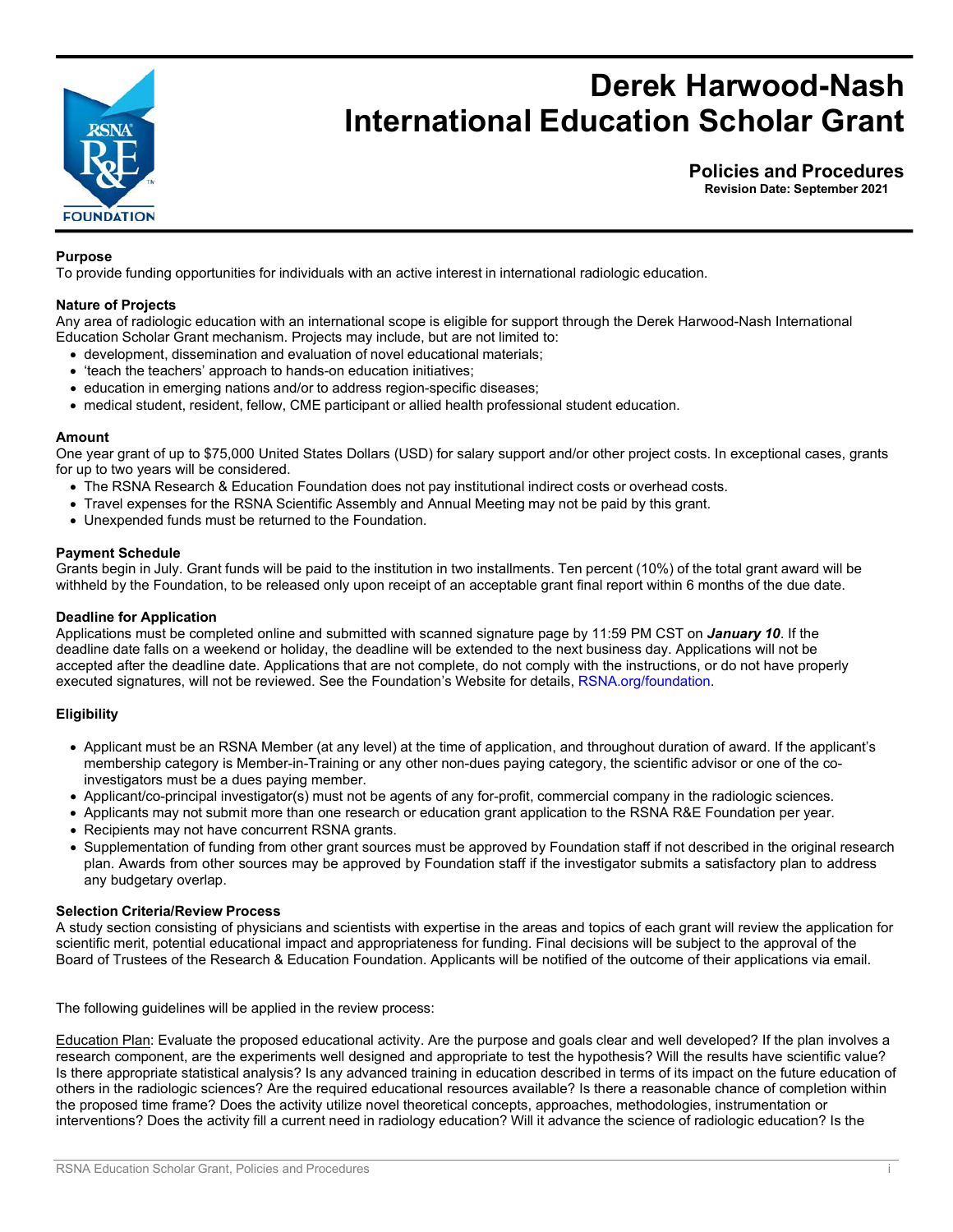budget realistic and well justified? Does the project have high value (potential educational impact relative to total budget dollars)? For two year projects, is the proposed timeline and dollar amount necessary, or can the project be completed satisfactorily within a shorter timeframe and/or smaller budget? Are the metrics used to measure the impact of the proposed project appropriate? Is there a described method of evaluation that will judge success or failure of the goals of the activity?

Applicant: Evaluate the training and experience of the applicant as they relate to the proposed educational activity. Does the applicant have a demonstrated interest in education? If an early career applicant, does he/she have adequate experience and training? If established, has he/she demonstrated an ongoing record of accomplishments that have advanced radiology education? Is the applicant's time commitment realistic?

Department Commitment: Evaluate the commitment of the applicant's institution and department to provide adequate support for the educational activity. Does the applicant have access to appropriate educational resources, including equipment, other materials, space, assistants, and mentors? Does the department allow appropriate time? Will the educational and scientific environment in which the work will be done contribute to the probability of success? Will the activity benefit from unique features of the educational and scientific environment, subject populations, or collaborative arrangements?

## **CONDITIONS OF THE RSNA DEREK HARWOOD-NASH INTERNATIONAL EDUCATION SCHOLAR GRANT**

## **1. Commercial Sponsorship**

A portion of the total funds available for the RSNA R&E Foundation's grant programs is in the form of endowments from commercial companies or other sources; some recipients may have their grant named after a company. Grant awards are named only after funding decisions have been made. Company named awards do not imply commercial endorsement of the grant recipient, the research or the institution. Similarly, named awards do not imply endorsement of the commercial sponsor by the grant recipient or the institution. An institution's inability to accept endowed awards will not preclude the award.

# **2. Publicity of Award Recipients**

The R&E Foundation will issue a press release and publicize the award in its print and electronic properties. Information submitted in the application and subsequent reports including the recipient's name, institution, likeness, project title and abstract can be utilized in the promotion of the award. Other external promotional opportunities are at the discretion of the individual recipient.

# **3. Progress Reports**

Grant recipients are required to submit an interim report half-way through the funding period, and a more detailed final report within six months of completion of the project.

Reports are distributed to the Foundation's Board of Trustees and cosponsoring entity if applicable, to determine the effectiveness and success of the program. Failure to comply with the final report requirement may negatively affect the home institution department's eligibility to receive future funds from the RSNA R&E Foundation.

Interim and final reports are to be submitted electronically (MS-Word) by email attachment with CC to the department chair and scientific advisor(s), if applicable. Complete reports must address each of the following:

Interim Report:

- 1. Provide a short summary statement of the project status.
- 2. Restate the specific aims/goals of your research plan and indicate the progress made toward each aim/goal. **Include all supporting data as an appendix**.
- 3. Indicate any deviations you have made from the original educational plan and justify these changes.
- 4. Indicate the expenditures you have made to date and how they relate to the project.
- 5. Indicate any problems or delays that you have encountered.

Final Report:

- 1. Prepare an expanded abstract consisting of 1500 2000 words divided into Purpose, Methods, Results and Conclusions. Include appropriate tables, figures and references.
- 2. Restate the specific aims/goals of your research plan and indicate the progress made toward each aim/goal. **Include all supporting data as an appendix**.
- 3. Indicate any deviations you have made from the original educational plan and justify these changes. If you did not reach one or more of your initial goals, explain why.
- 4. Indicate the expenditures you have made to date and how they relate to the project.
- 5. Indicate any problems or delays that you have encountered.
- 6. Indicate if the results from your studies are being prepared for publication or will be prepared for publication within the next six months.
- 7. Indicate if the results from your studies will be used as preliminary data in a grant application to another granting agency.
- 8. Indicate which metric(s) were used to measure the impact of the proposed project. Explain how the metrics were measured (Web Traffic for web-based projects, Educational Outcomes for curricular innovations, Changes to Patient Outcomes for projects involving clinical topics, Other).
- 9. Indicate plans for dissemination; how will the knowledge, programs or materials from the project be made available to the radiology community outside of the home institution of the grantee?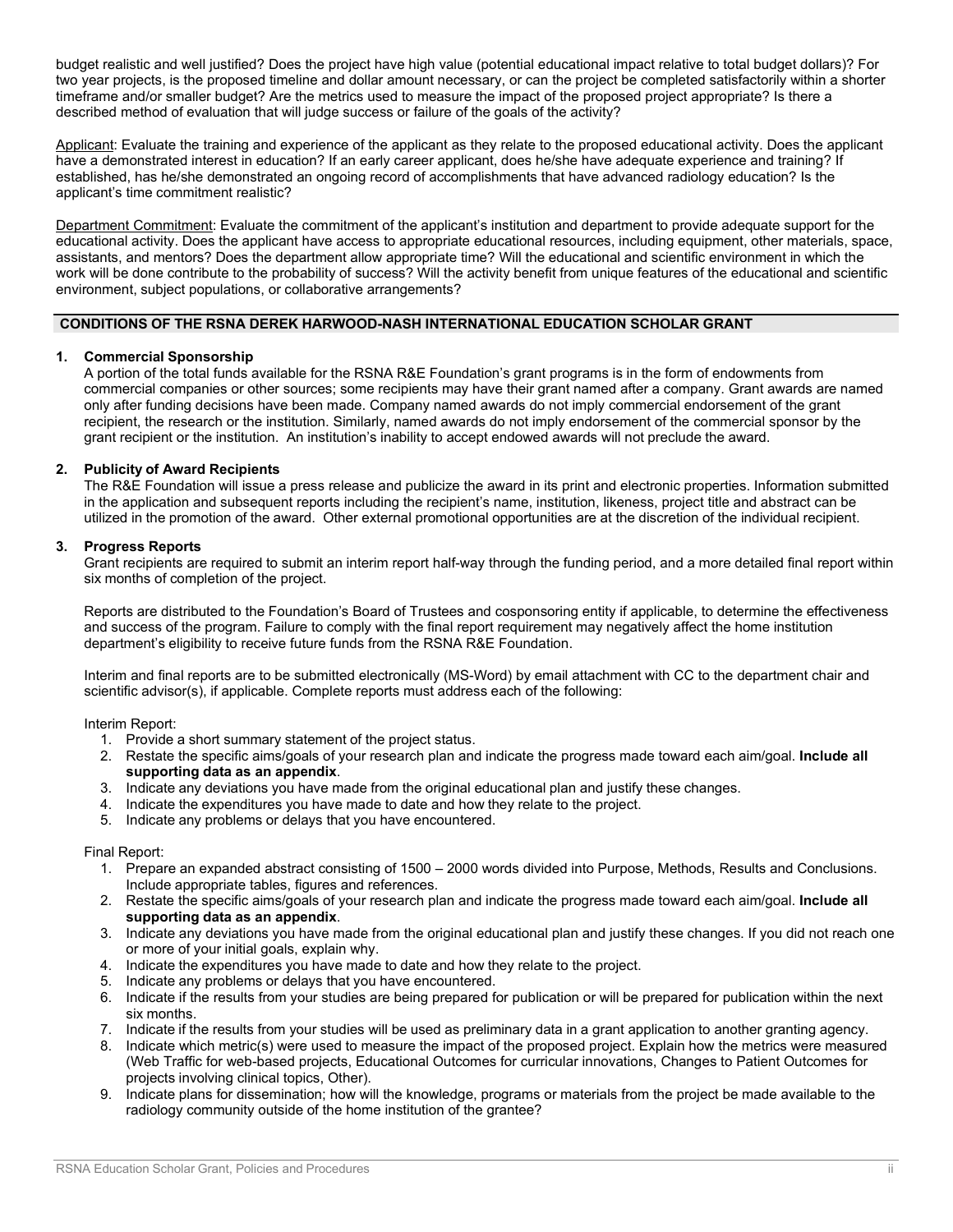- 10. Indicate the strengths and weaknesses of the RSNA Research & Education Foundation grant program in which you participated.
- 11. Indicate the influence or role that the grant from the RSNA Research & Education Foundation had on your career or will likely have in the future.

# **4. Educational Material**

For projects that result in educational materials for distribution and/or electronic publication (World Wide Web content, CDs, printed materials, etc.), such distribution/publication becomes the responsibility of the grant recipients. Educational materials must be made available to RSNA and its members at no cost. Any funds generated directly or indirectly from the sale, lease or distribution of the final product will be donated to the RSNA Research & Education Foundation to help fund other projects. The final product may be reviewed and evaluated by the RSNA Education Committee for quality, need and educational value.

# **5. Annual Survey**

Recipients agree to participate in an annual survey that will help the Foundation's Board of Trustees track current contact information, additional grant monies received from other sources, scientific publications, and career advancements.

# **6. Publications**

Scientific and educational manuscripts resulting from R&E Foundation-funded projects must be submitted first to the RSNA Scientific Assembly and Annual Meeting to be considered for presentation, and/or to *Radiology*, *RadioGraphics*, *Medical Physics* or the *International Journal of Radiation Oncology, Biology and Physics* to be considered for publication (right of first refusal). Manuscripts that are not accepted for publication in one of the listed journals may be submitted to the journal(s) of the authors' choice. Authors who wish to bypass the right of first refusal process must receive written permission from the Grant Program Committee/Board of Trustees. One reprint of each publication produced as a result of RSNA R&E Foundation-funded work should be sent to the Foundation's address for distribution to the Trustees. All education posters, publications, and oral presentations of R&E Foundation-funded projects must contain appropriate acknowledgment of the Foundation's support and co-sponsoring society/commercial company (if applicable).

## **7. Extension**

A no-cost extension of the terms of this grant may be requested to extend the final budget period up to 12 months beyond the original ending date. Approval of an extension does not include the awarding of additional funds. A request for an extension along with a progress report must be made in writing to the chair of the Grant Program Committee at the Foundation's address before the expiration of the original grant period. The request must state the reason(s) for the extension, length of the extension requested, and an explanation of how the reason(s) for the delay has been rectified. Requests must be co-signed by the department chair. Interim reports must be submitted every six months during the extension period. Other requests for changes to the terms of an award should be addressed to the chair of the Grant Program Committee with similar documentation and institutional approvals.

## **8. Modification or Termination of Support**

The Trustees reserve the right to modify or terminate the amount of any funds granted under the terms of the Derek Harwood-Nash International Education Scholar Grant program. If the support level has to be modified by the RSNA R&E Foundation Board of Trustees for any reason, the grant recipient will be notified in writing at least 90 days prior, and the investigator will have the option to modify the education plan or terminate the grant.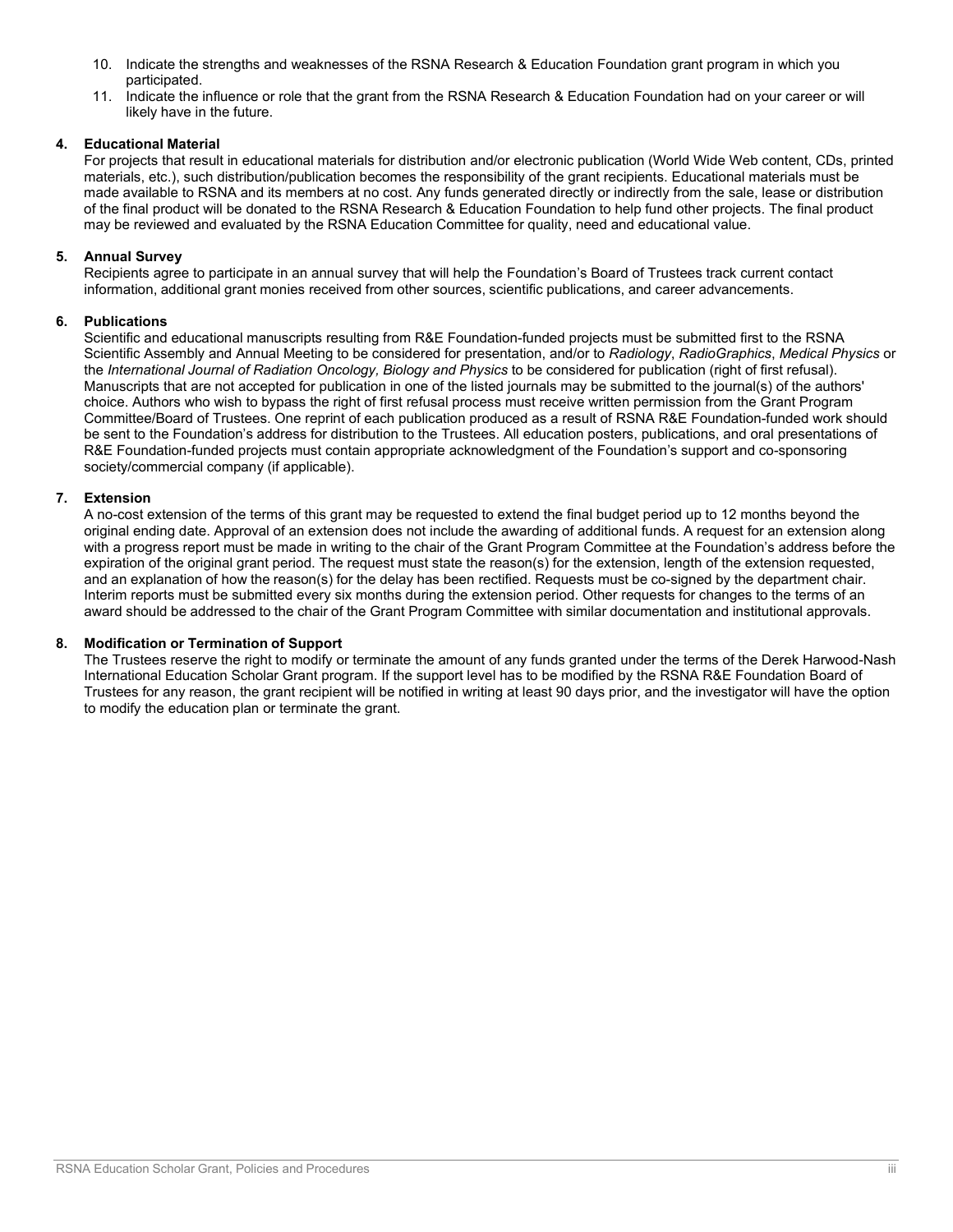

# **Derek Harwood-Nash International Education Scholar Grant**

**Application Instructions and Guidelines**

Applications must be completed online and submitted with scanned signature page by end of day *January 10*. If the deadline date falls on a weekend or holiday, the deadline will be extended to the next business day. Applications will not be accepted after the deadline date. Applications that are not complete, do not comply with the instructions, or do not have properly executed signatures, will not be reviewed. See the Foundation's Website for details, [RSNA.org/foundation.](http://www.rsna.org/foundation)

## **Application Instructions**

To enter a new applicatoin click "New" applicatoin button under the appropriate grant type.

## **Section I: Proposed Research Title**

Enter proposed research title, click save and continue to proceed to the application.

## **Section II: Abstract**

*Click "Enter Abstract Text" link to enter text into the abstract box.*

Abstract should serve as a succinct and accurate description of the proposed plan.

The abstract should include the long-term goals of the proposed work and the methods to be used. Data collection and analysis should be summarized along with the potential significance and impact of this work. **Abstract not to exceed 300 words.**

## **Section III: Project Short Summary**

*Click "Enter Project Short Summary Text" link to enter text into the project short summary box.* Communicate the public health relevance of the project to donors and the general public. Using plain language understandable by a general audience. **Project Summary maximum 3 sentences.**

## **Section IV: Research Profile**

Select up to two research categories that align with your proposal. The information selected will be used to help match your proposal with study section members that have compatible interests, expertise and experience. **Education Grant/Award applicants, please make at least one selection from the "Noninterpretive Skills/Practice Management" categories.** 

## **Section V: Additional Project Details**

- A. Please enter the total dollar amount requested from RSNA to support this project (across all years of the project): *Note: You will need to include a budget and justification at the end of the application.*
- B. Research Assurances.

Will the project involve any of the following? *Funded applicants are required to submit approvals before grant funds are released* Human Subjects? Vertebrate Animals? Ionizing Radiation/Radioactive Isotopes?

- Other, requiring institutional research assurance approvals? (recombinant DNA, etc)?
- C. Location of Study: Specify the institution, department and country where the research/education project will take place
- D. Investigator Additional Details

Are you currently certified by the American Board of Radiology (ABR) or equivalent? Enter name of certifying agency. Select specialty.

Key Training Dates (degrees, completion of residency and fellowship training) Current year of training, or faculty position/rank Time allocated to the proposed project, and to other duties. Specify a percent and time.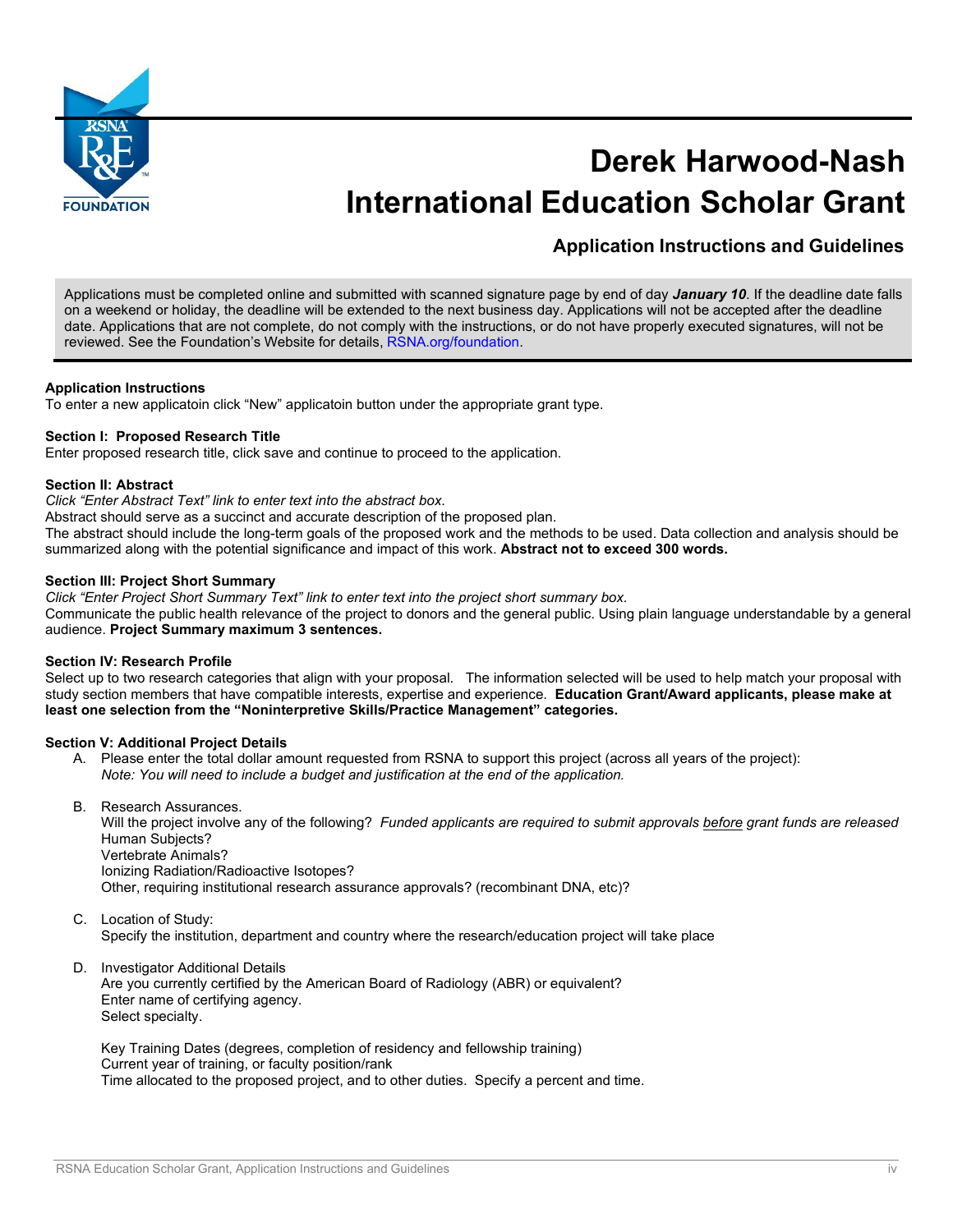# E. Priority Statement:

Describe your area of professional/scientific interest(s) and long-term career goals and objectives. Explain how the opportunity of a Research Scholar Grant relates to the personal plans and ambitions of the applicant, and to the priorities of the nominating institution. Describe the applicant's potential for advancement in faculty rank during or shortly after the proposed program, any other information that might be helpful in the evaluation of the application. **Not to exceed 1000 words.**

## **Section VI: Investigators**

Other Investigators: (if any) Other investigators/scientific advisors/consultants who will contribute significantly to the project should be listed.

Please upload biosketches as ONE file at the end of the application. When uploading biosketches, include a description of the role they will play in the proposed research project within each personal statement.

#### **Section VII: Uploads**

*Font, Page Formatting, and Figures: Conventional font types (Arial, Times New Roman, Helvetica, etc.) and a font size no smaller than 11* point should be used. Page margins should be no less than 0.5 inch. Embedded figures should adhere to the page margins and should have *descriptive figure legends. Figure legends can be smaller than 11-point but must be legible.*

# **Required files:**

**1. Curriculum vitae** (for all key personnel)**.** including summary of contributions to Radiology education and ongoing programming.

**2**. **Resources and Environment:** Describe major equipment, laboratory, clinical, animal, office/computer, support services, education resources, and other facilities (simulation centers, survey cores, etc) that will be available for this project.

#### **3. Education Plan: Detailed Education Plan. Additional pages may be included for the bibliography, but may not be used to supplement the research plan.**

#### **Detailed Education Plan:**

The description of the plan should be thorough but focused. Not to exceed 5 pages, including figures, tables, etc. Use 0.5" margins and size 11Arial font. Additional pages may be included for the bibliography. Each of the bulleted items below must be addressed in detail.

#### **Introduction:**

- Rationale and Purpose: General statement of purpose. Describe why the project should be undertaken. State the proposed education theory, needs assessment (concise, up-to-date literature/online review of existing material) with description of what gap the proposed project will address with any existing standard, product or curricula. What makes the proposal unique? If the proposed project will result in a deliverable product, describe how the product will be made available to RSNA members free of charge.
- Objectives: Specific statements of intended outcomes or expected results. Research hypotheses are appropriate for research studies.
- Student Population: What learner group(s) will be served by the project?
- Previous Experience: Relevant preliminary work/prior experience of investigator.

#### **Project Plans:**

- Activities: What specifically will be done to achieve the above objectives? How? Where? etc.
- Time Schedule: To whatever extent possible, present a schedule of dates when various aspects of the project will be completed.
- Outcomes: What types of new knowledge, educational programs or materials will be developed through this project? Indicate which metric(s) will be used to measure the impact of the proposed project. Explain how the metrics will be measured (Web Traffic for web-based projects, Educational Outcomes for curricular innovations, Changes to Patient Outcomes for projects involving clinical topics, Other)
- Dissemination: How will the knowledge, programs or materials from the project be made available to the radiology community outside of the home institution of the grantee?

#### **Evaluation:**

Evaluation is one of the most common areas of weakness in grant applications; considerable attention must be paid to this area in all successful applications. How will the outcomes of the project be assessed in terms of the purpose and objectives?

- Whenever possible, outcomes should be assessed in objective ways. Subjective surveys of participants are acceptable, but should ideally be supplemented with other more objective measures. Examples include the following:
	- $\circ$  Pre- and post-testing for knowledge acquisition is of limited validity in terms of ultimate outcomes, since almost all educational interventions will result in short-term gains. Longer-term outcome measures are preferable, such as re- testing at a longer time interval to determine knowledge retention.
	- $\circ$  Evaluations that correlate educational interventions with other measures of success, such as grades, residency selection, or longer-term surveys of changes in attitudes, as appropriate.
- $\circ$  Evaluations that focus on patient outcomes or changes in practice are optimal, if appropriate to the purpose of the project.
- o Measures of scholarly productivity would be appropriate for projects focusing on faculty development.